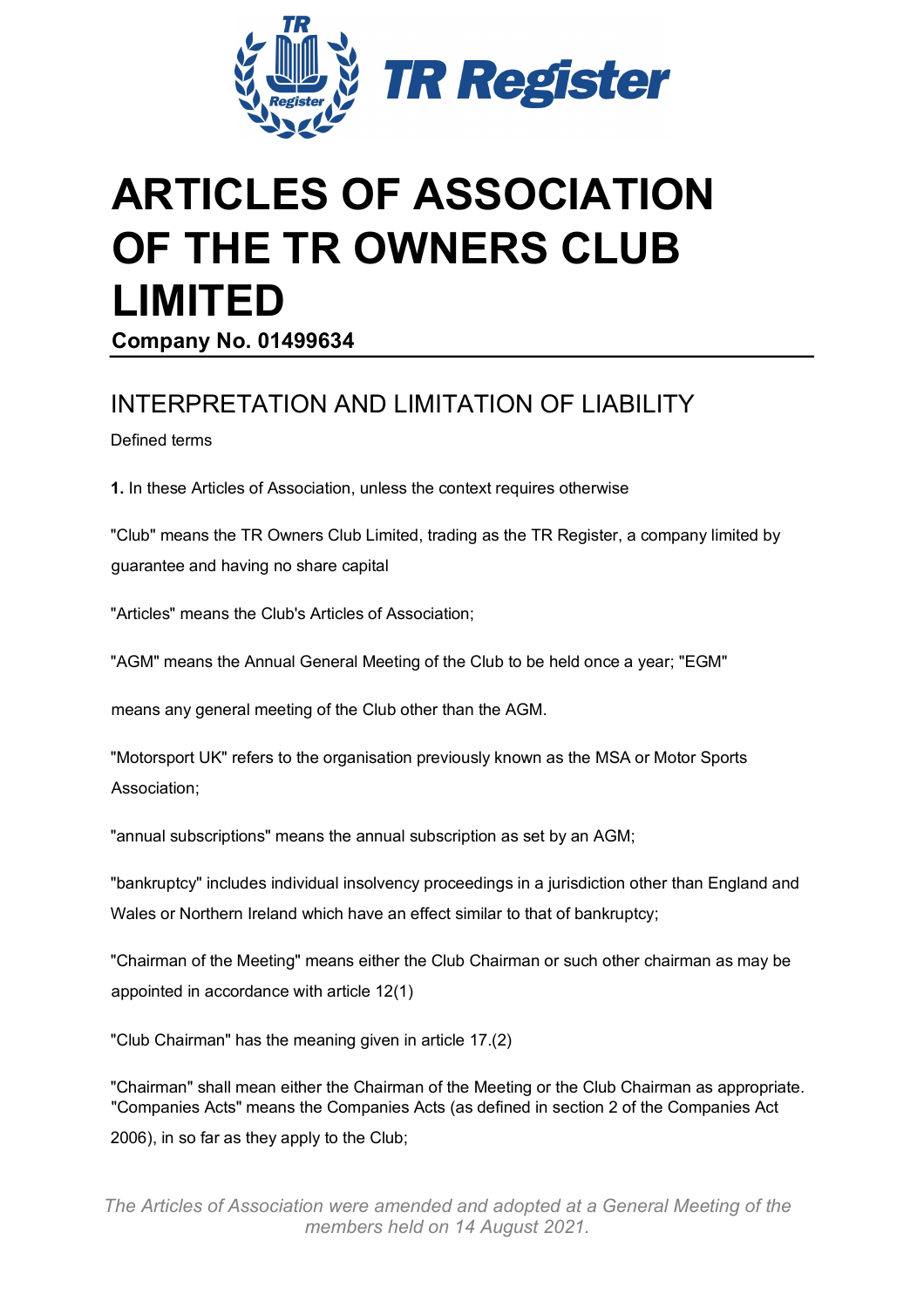

"director" means a director of the Club, and includes any person occupying the position of director, by whatever name called who must be a paid up Member of the Club (or deemed to be so) and must be over 18 years of age. For the avoidance of doubt a family member or an honorary member of the TR Register is not necessarily a Member of the Club.

"document" includes, unless otherwise specified, any document sent or supplied in electronic form;

"electronic form" has the meaning given in section 1168 of the Companies Act 2006;

"Member" has the meaning given in section 112 of the Companies Act 2006 with the additional words 'and shall be a paid-up member of the Club' (or deemed to be so);

"family member" means a spouse or partner or sibling under the age of 18, or offspring

under the age of 18 of a Member living at the same address for whom the annual subscription has been paid;

"honorary member" has the meaning given in article 21(4).

"office" means the registered office of the Club

"ordinary resolution" has the meaning given in section 282 of the Companies Act 2006;

"participate", in relation to a directors' meeting, has the meaning given in article 10;

"proxy notice" has the meaning given in article 38 & 39;

"special resolution" has the meaning given in section 283 of the Companies Act 2006;

"writing" means the representation or reproduction of words, symbols or other information in a visible form by any method or combination of methods, whether sent or supplied in electronic form or otherwise.

Unless the context otherwise requires, other words or expressions contained in these articles bear the same meaning as in the Companies Act 2006 as in force on the date when these articles become binding on the company.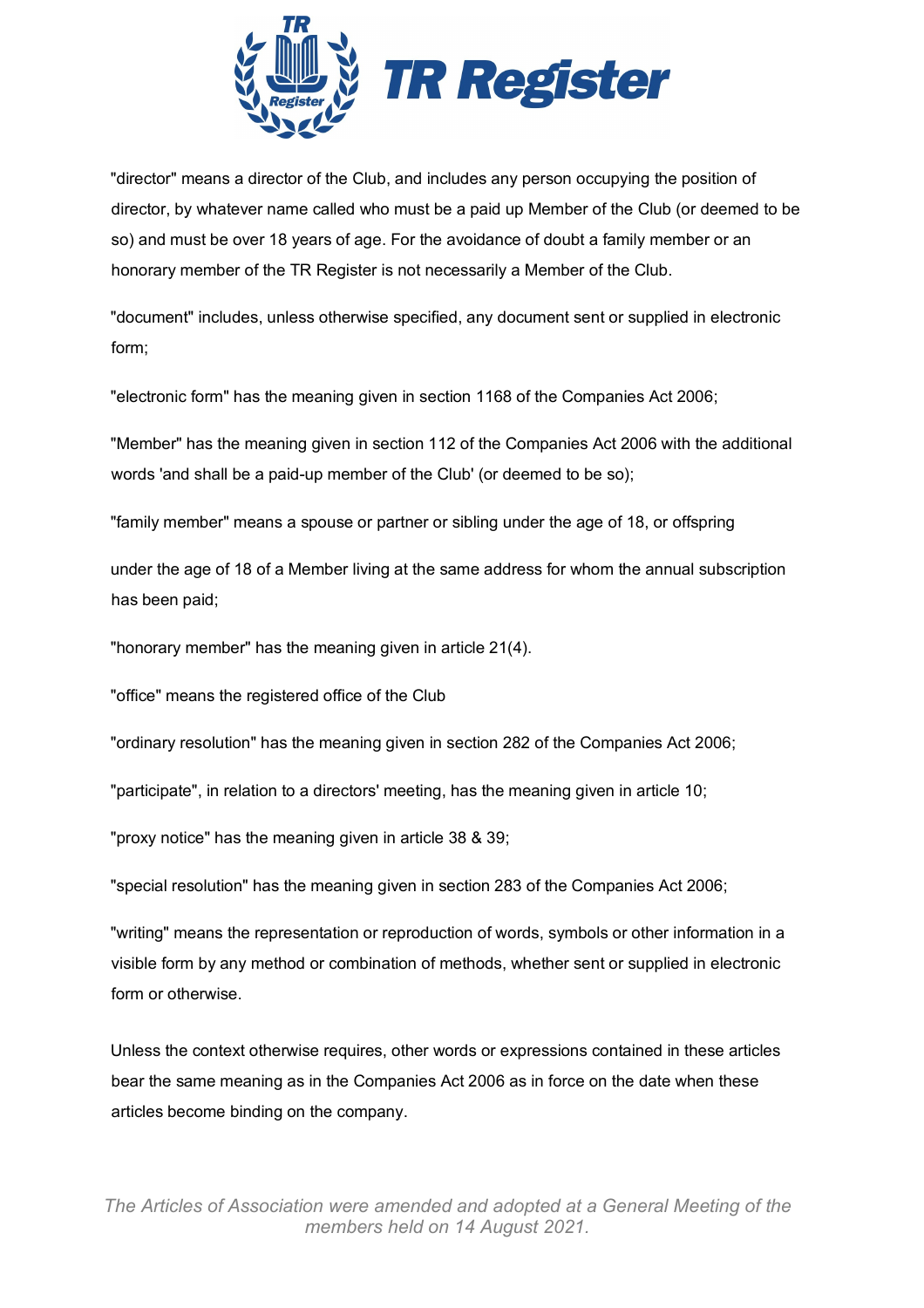

**2.** The registered office of the Club will be situated in England.

Liability of members

- **3.** The liability of each Member is limited to £1, being the amount that each member undertakes to contribute to the assets of the Club in the event of its being wound up while they are a Member or within one year after they cease to be a Member, for:
- (1) Payment of the Club's debts and liabilities contracted before they ceased to be a Member,
- (2) Payment of the costs, charges and expenses of winding up, and
- (3) Adjustment of the rights of the contributories among themselves.

## DIRECTORS

Directors' general authority

**4.** Subject to these Articles, the directors are responsible for the management of the Club's

business for which purpose they may exercise all the powers of the Club.

Members' reserve power

**5.** (1) The Members may, by special resolution, direct the directors to take, or refrain from taking, specified action.

(2) No such special resolution invalidates anything which the directors have done before the passing of the resolution.

Directors may delegate

**6.** (1) Subject to the Articles, the directors may delegate any of the powers which are conferred on them under the articles  $-$  (a) to such person or committee;

(b) by such means (including by power of attorney);

(c) to such an extent;

(d) in relation to such matters or territories; and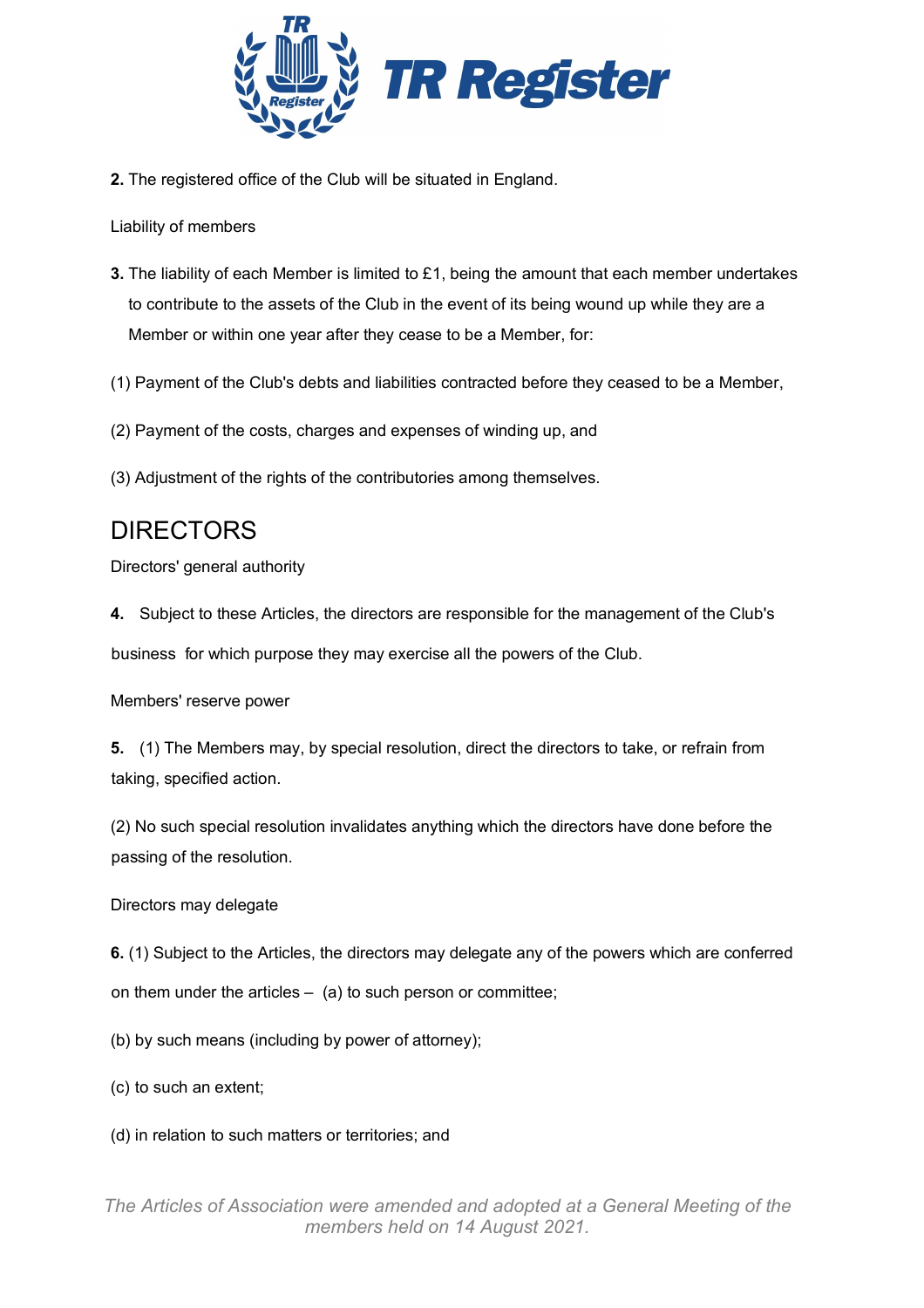

(e) on such terms and conditions as they think fit.

(2) If the directors so specify, any such delegation may authorise further delegation of the directors' powers by any person to whom they are delegated.

(3) The directors may revoke any delegation in whole or part, or alter its terms and conditions.

(4) The directors shall retain all responsibility for any powers delegated by them under 6(1) and (2) above.

## **Committees**

**7.** (1) Committees to which the directors delegate any of their powers must follow procedures which are based as far as they are applicable on those provisions of the Articles which govern the taking of decisions by directors.

(2) The directors may make rules of procedure for all or any committees, which prevail over rules derived from the Articles if they are not consistent with them.

Directors to take decisions collectively

**8.** The general rule about decision-making by directors is that any decision of the directors must be a majority decision.

**9.** (1) A decision of the directors is taken in accordance with this article when all eligible directors indicate to each other by any means that they share a common view on a matter.

(2) Such a decision may take the form of a resolution in writing, copies of which have been signed by each eligible director or to which each eligible director has otherwise indicated agreement in writing.

(3) References in this article to eligible directors are to directors who would have been entitled to vote on the matter had it been proposed as a resolution at a directors' meeting.

(4) A decision may not be taken in accordance with this article if the eligible directors would not have formed a quorum at such a meeting.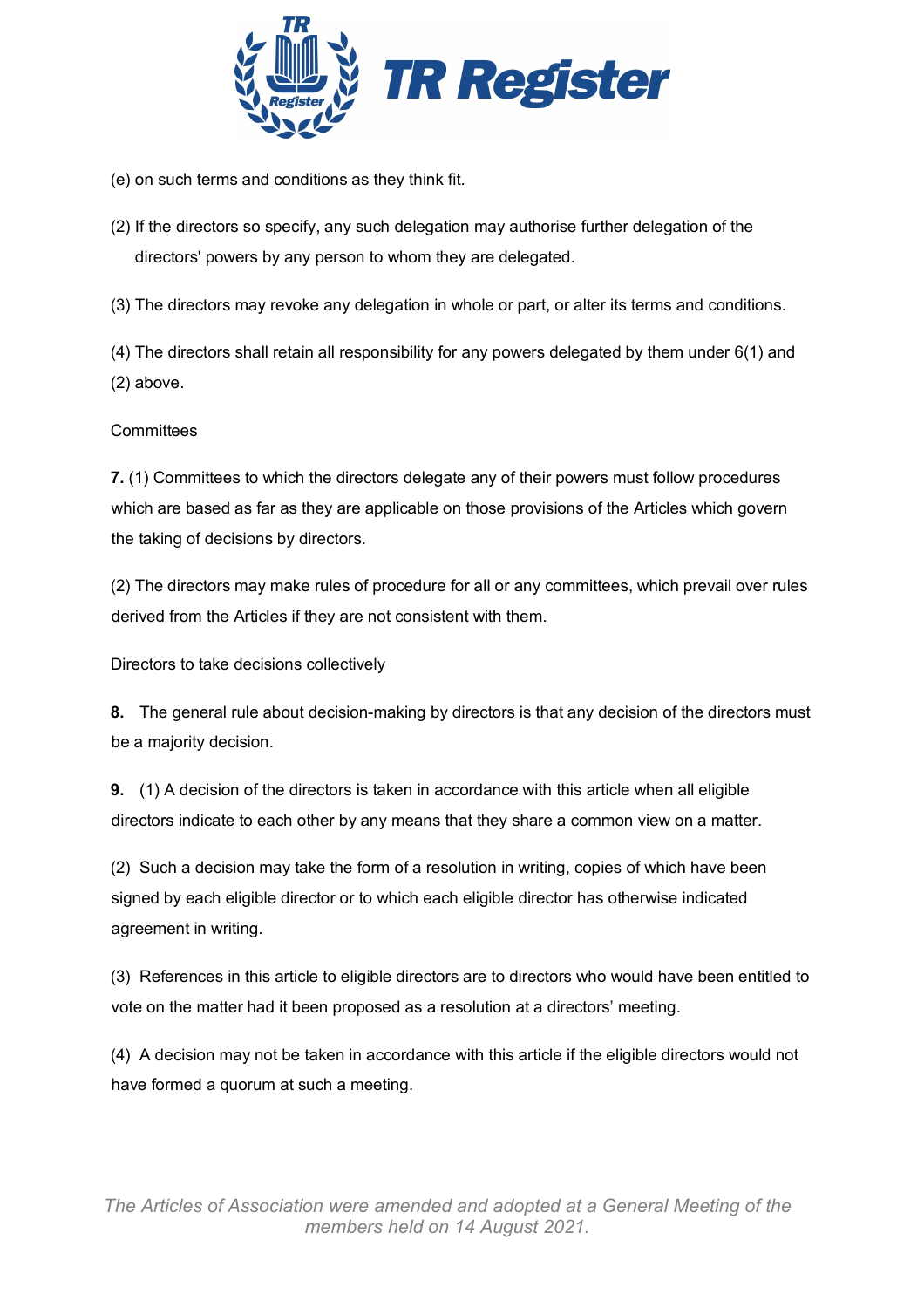

Calling a directors' meeting

- **10.** (1) Any director may call a directors' meeting by giving notice of the meeting to the directors.
- (2) Notice of any directors' meeting must indicate
- (a) its proposed date and time;
- (b) where it is to take place; and
- (c) if it is anticipated that directors participating in the meeting will not be in the same place, how it is proposed that they should communicate with each other during the meeting.
- (3) Notice of a directors' meeting must be given to each director, but need not be in writing.
- (4) Notice of a directors' meeting need not be given to directors who waive their entitlement to notice of that meeting, by giving notice to that effect to the Club not more than 7 days after the date on which the meeting is held. Where such notice is given after the meeting has been held, that does not affect the validity of the meeting, or of any business conducted at it.

Participation in directors' meetings

**11.** (1) Subject to the Articles, directors participate in a directors' meeting, or part of a directors' meeting, when;

- (a) the meeting has been called and takes place in accordance with the Articles, and
- (b) they can each communicate to the others any information or opinions they have on any particular item of the business of the meeting.

(2) In determining whether directors are participating in a directors' meeting, it is irrelevant where any director is or how they communicate with each other.

(3) If all the directors participating in a meeting are not in the same place, they may decide that the meeting is to be treated as taking place wherever any of them is.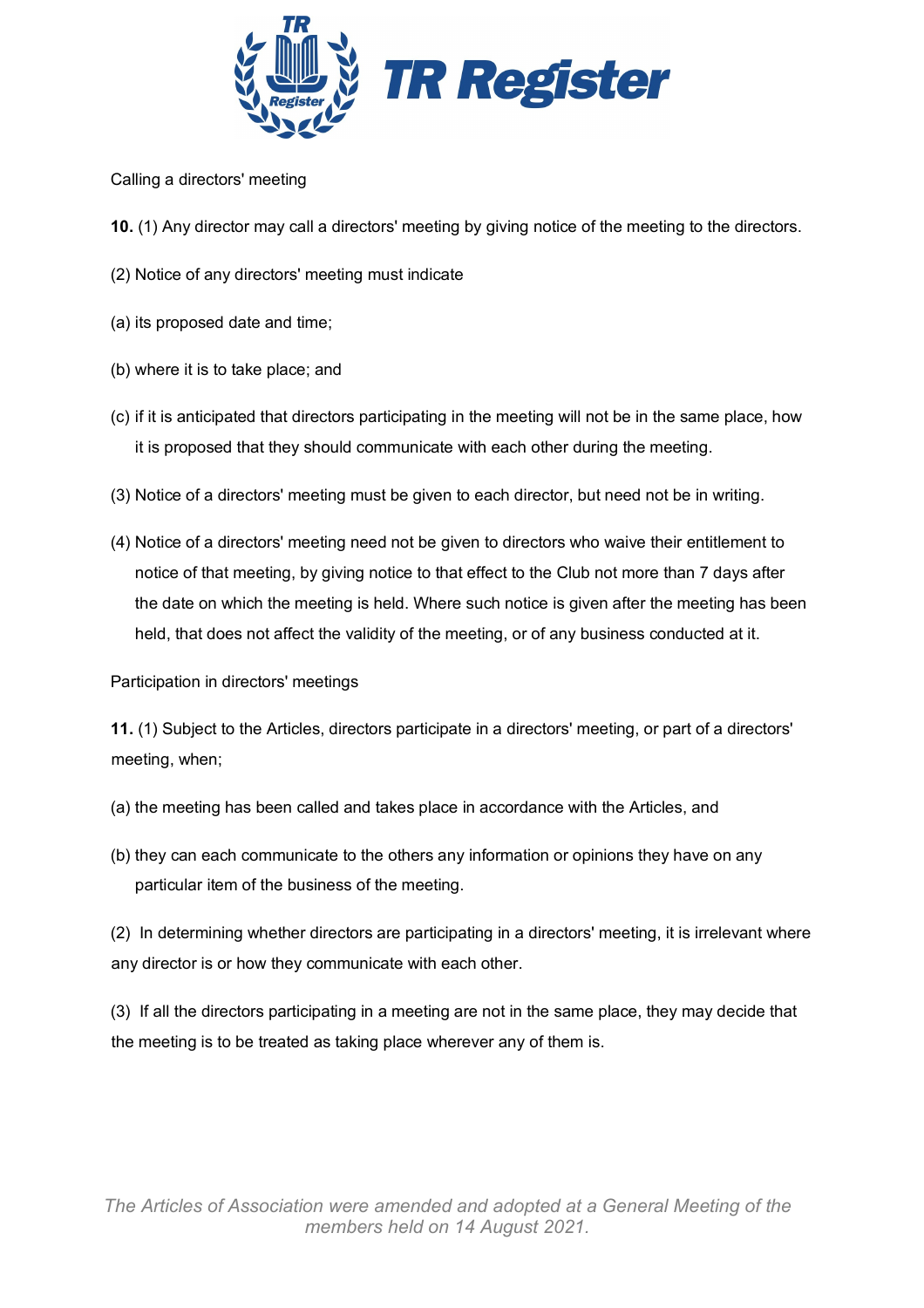

## Quorum for directors' meetings

**12.** (1) At a directors' meeting, unless a quorum is participating, no proposal is to be voted on, except a proposal to call another meeting.

(2) The quorum for directors' meetings may be fixed from time to time by a decision of the directors, but it must never be less than five, and unless otherwise fixed it is five.

## Chairing of directors' meetings

13. (1) Subject to 12 (2) below, The Club Chairman or Chairman of the Meeting shall chair the directors' meetings and shall have a vote at the meeting. In the case of a tied vote the Chairman's vote shall be considered the casting vote.

(2) The quorum for director's meetings may be fixed from time to time by a decision of the Directors, but it must never be less than five and unless otherwise fixed it is five.

(3) If the Club Chairman is not participating in a directors' meeting within ten minutes of the time at which it was to start, the participating directors must appoint the Chairman of the Meeting from amongst themselves.

#### Casting vote

**14.** If the numbers of votes for and against a proposal are equal, the Club Chairman or the Chairman of the Meeting has a casting vote.

Records of decisions to be kept

**15.** The directors must ensure that the Club keeps a record, in writing, for at least 10 years from the date of the decision recorded of every decision taken by the directors.

#### Directors' discretion to make further rules

**16.** Subject to the Articles, the directors may make any policy which they think fit about how they take decisions, and about how such policies are to be recorded or communicated to directors.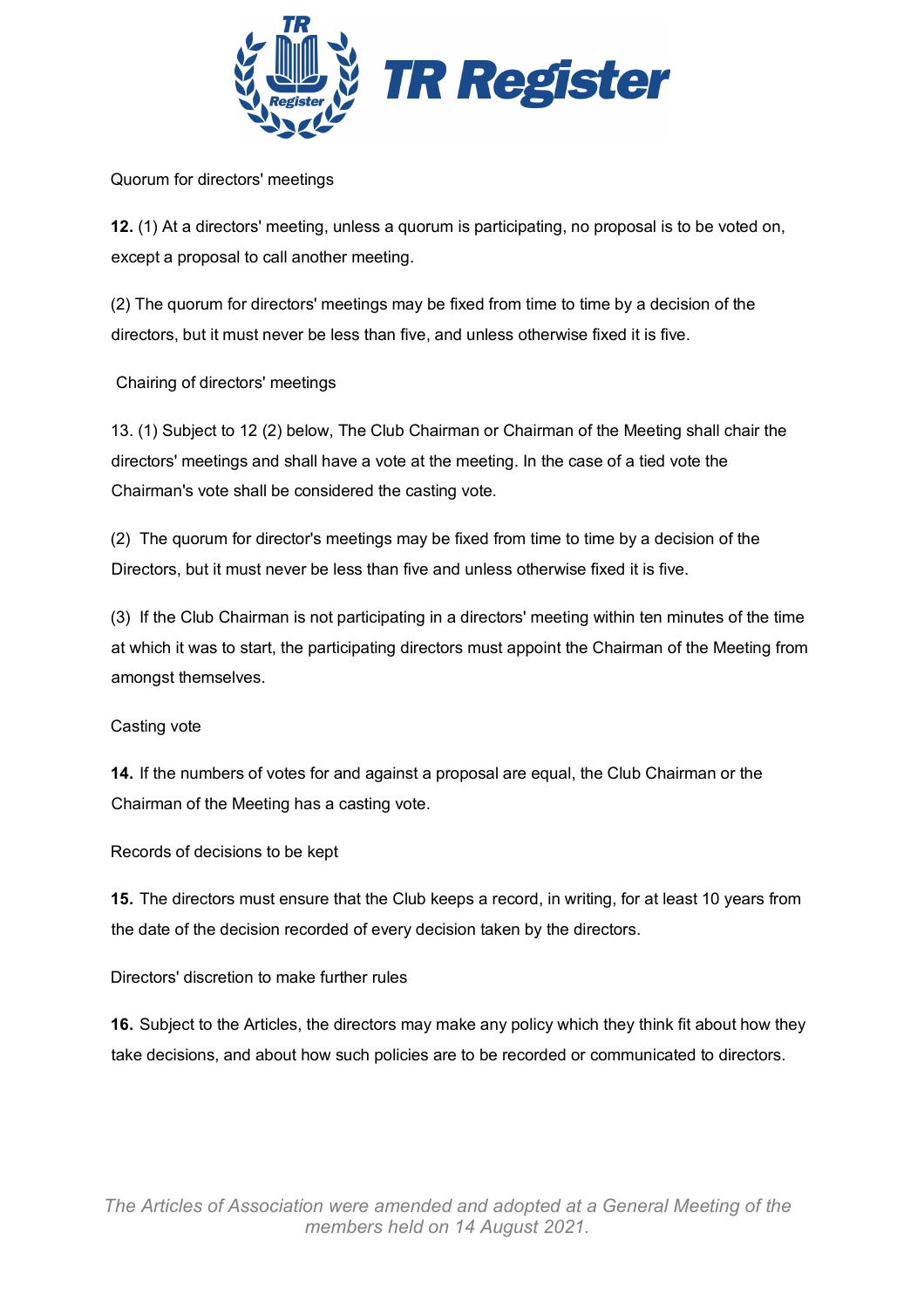

Methods of appointing directors

**17.** Subject to the following sub clauses, any Member who is willing to act as a director, and who has achieved the age of 18, and is permitted by law to do so, may be appointed to be a director.

(1) All directors shall be elected by vote at the AGM and shall be eligible for re-election at the following AGM. In the event of only one nomination being received for any director's position a vote of the members must still be taken. All directors of the Club shall hold their office until the end of the following year's AGM.

(2) The period of notice for nominations for the election of directors shall be 30 days from the date of receipt of nomination to expire on the day before the AGM. All nominations must be accompanied by the names of the proposer and seconder (who must be Members of the Club) and a disclosure of the nominee's business and motoring interests.

(3) Each director will hold office until the end of the AGM following their appointment and will then be able to offer themselves for re-election unless removed from office by means of a resolution at an EGM.

(4) The Directors may fill any vacancy in its numbers by co-option, such co-option shall expire at the end of the immediately following AGM.

**18.** (1) There shall be not less than 5 or more than 25 directors of the Club and they shall be elected by vote at the AGM.

- (2) The directors shall consist of the Club Chairman, a vice chairman and a finance director and not less than two others.
- (3) Available directorships shall be notified by the directors prior to the nomination deadline for the AGM but the directors must not include more than three directorships without portfolio.
- (4) The Chairman to have served on the board for the preceding year before election.
- (5) The Chairman's term to be time limited to three years unless there are no other candidates in which case he can stand for a maximum of a further two years.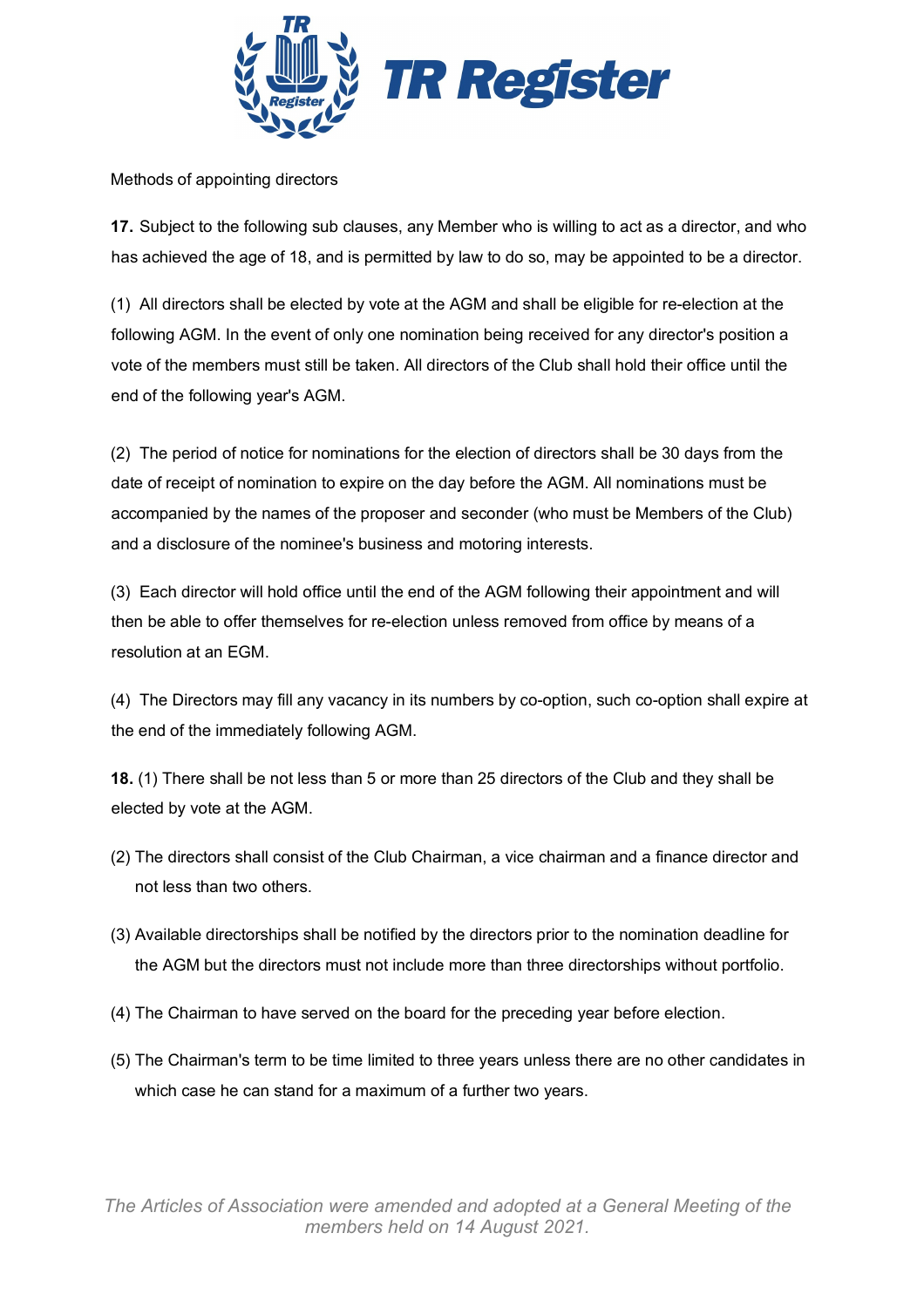

- (6) All nominated directors to supply a Disclosure and Barring Service check (DBS) or similar disclosure check.
- (7) Notice of available directorships may be accompanied by a reasonably detailed job description of the role concerned.

Termination of director's appointment

- **19**. A person ceases to be a director as soon as;
- (1) that person ceases to be a director by virtue of any provision of the Companies Act 2006 or is prohibited from being a director by law;
- (2) a bankruptcy order is made against that person;
- (3) a composition is made with that person's creditors generally in satisfaction of that person's debts;
- (4) notification is received by the Club from the director that the director is resigning from office, and such resignation has taken effect in accordance with its terms.
- (5) that person's term of office has expired.
- (6) that person ceases to be a Member of the Club

#### Directors' remuneration

**20.** Directors may not receive remuneration from the club for their services as directors.

However, if the need arises to remunerate a director for professional/specialist skills, this the Club may pay, such remuneration will be declared to members at the following AGM together with the amount of such remuneration.

#### Directors' expenses

**21.** The club may pay any reasonable expenses which the directors properly incur in the performance of their duties. These expenses will be declared for each director in an itemised format (cost & reason) at the following AGM.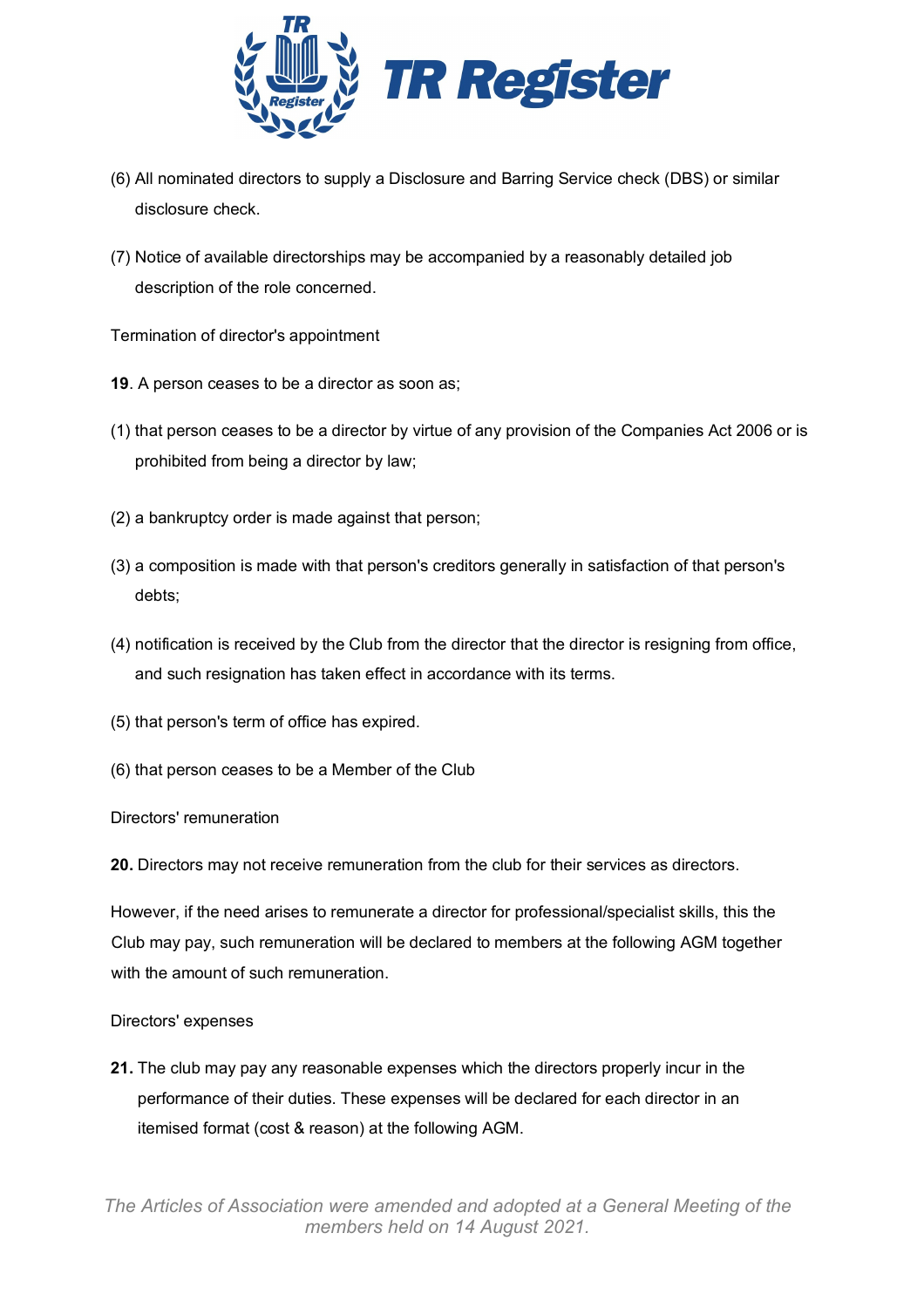

## **MEMBERS**

Applications for membership

**22** (1) Membership of the Club is open to anyone of 18 years of age and over. Anyone who would otherwise be a Member but who is over 12 but under 18 years of age, shall be a family member until they shall attain the age of 18 years. A Member between the ages of 18 and 29 shall be a Youth Member.

- (2) Any candidate who has completed an application for membership of the TR Owners Club Limited in a form approved by the directors, and whose annual subscription to the register has been paid shall become a provisional Member of the Club.
- (3) Provisional membership shall only hold good until the next directors meeting where all nominations for membership will be considered by the directors, and the election of such candidates shall be at the discretion of the directors. At such meeting the individual's application for Membership will be considered and either terminated or ratified and thereafter if it is ratified then the Member will be entered on the list of Members of the Club or as a Youth member as the case may be.
- (4) At a General Meeting the Members may elect (provided they have the consent of the person being proposed) as honorary members all members of Royal families and any persons distinguished for their scientific, literary, industrial or administrative capacities, or who have been distinguished in promoting the cause of motoring in general by vote and honorary members shall be treated in all respects as members, save that their annual subscriptions shall be waived, but are not entitled to vote nor may they stand for any office unless they are also Members or deemed by the directors to be Members.
- (5) Family members will be accepted on payment of the applicable current annual subscription but must be the spouse or partner or sibling under the age of 18, or offspring under the age of 18 of a Member living at the same address for whom the annual subscription has been paid. Family members over 18 years old are entitled to vote and stand for office.
- (6) Members shall have one vote each.
- (7) Annual subscriptions shall be fixed by the Members in General Meeting.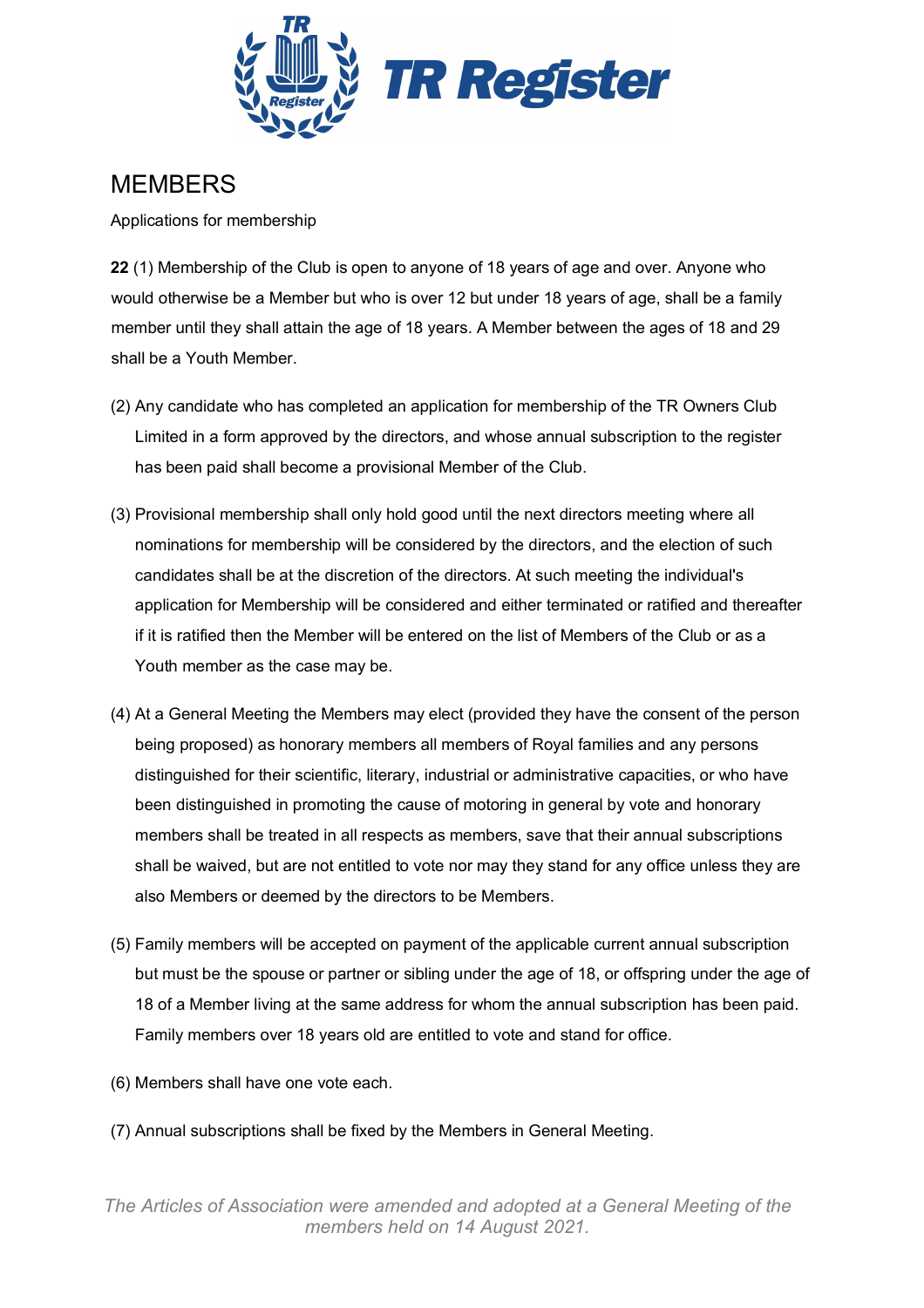

Honorary President and Vice Presidents

**23.** (1) An Honorary President of the Club may be nominated by the Directors and elected at the AGM to hold office for a period for life.

- (2) Honorary Vice Presidents of the Club may be nominated by the Directors for exceptional service and proposed for election at the AGM to hold office for life.
- (3) These Honorary Officers need not be Members of the Club and may not be a director.

Termination of membership

**24.** (1) A member may terminate their membership of the Club by giving 7 days' notice to the Club in writing.

- (2) Membership is not transferable.
- (3) Any Member who has not paid their subscription within two clear months of the date on which it becomes due shall be notified of the fact, and any Member who still fails to pay their subscription after one more month shall cease to be a Member.
- (4) A person's membership terminates when that person dies.
- (5) Directors have the power to expel members under the following conditions.
- (a) If a member has been reported to a Director to be acting in a way harmful to the interests of the Club, then, if the reports are considered to be of substance, the Directors will call for an independent and confidential review by three independent members who will examine the issue from all aspects, compile a report and make a recommendation to the Directors.
- (b) If the recommendation of the review is for suspension or expulsion, the member will be given at least 14 clear days of notice that such a resolution is to be proposed, specifying the allegations and given a copy of the review report, in confidence.
- (c) The member will then be given reasonable opportunity of being heard by, or of making written representations to, the Directors.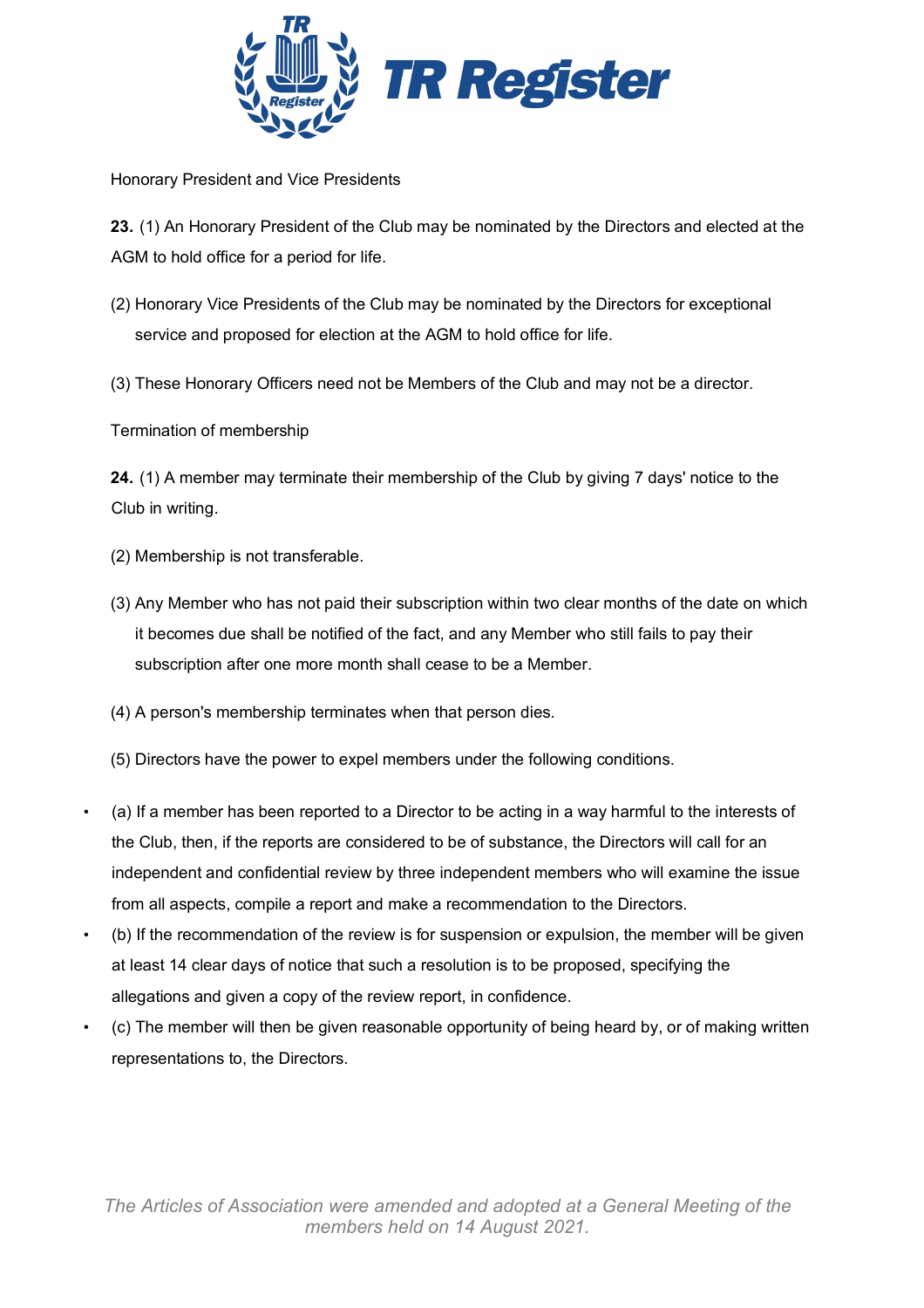

• (d) The final decision, (based upon the recommendation but reflecting the member's representations) will be made at a meeting of Directors which must have at least half of the total serving Directors present.

## ORGANISATION OF GENERAL MEETINGS

Annual general meeting

**25** (1) An AGM of the club shall take place in each calendar year upon a date and at a time and using a digital platform or venue to be fixed by the directors and all members shall receive written notice of such meeting.

(2) A person is able to exercise the right to speak at a general meeting when that person is in a position to communicate to all those attending the meeting, during the meeting, any information or opinions which that person has on the business of the meeting.

(3) A person is able to exercise the right to vote at a general meeting when—

(a) that person is able to vote, during the meeting, on resolutions put to the vote at the meeting, and

(b) that person's vote can be taken into account in determining whether or not such resolutions are passed at the same time as the votes of all the other persons attending the meeting.

(4) The directors may make whatever arrangements they consider appropriate to enable those attending a general meeting to exercise their rights to speak or vote at it.

(5) In determining attendance at a general meeting, it is immaterial whether any two or more members attending it are in the same place as each other.

(6) Two or more persons who are not in the same place as each other attend a general meeting if their circumstances are such that if they have (or were to have) rights to speak and vote at that meeting, they are (or would be) able to exercise them.

**26.** Such Meeting shall:

(a) Receive from the directors a full statement of accounts duly reviewed showing the receipts and expenditure for the last financial period ending before the date of the AGM and such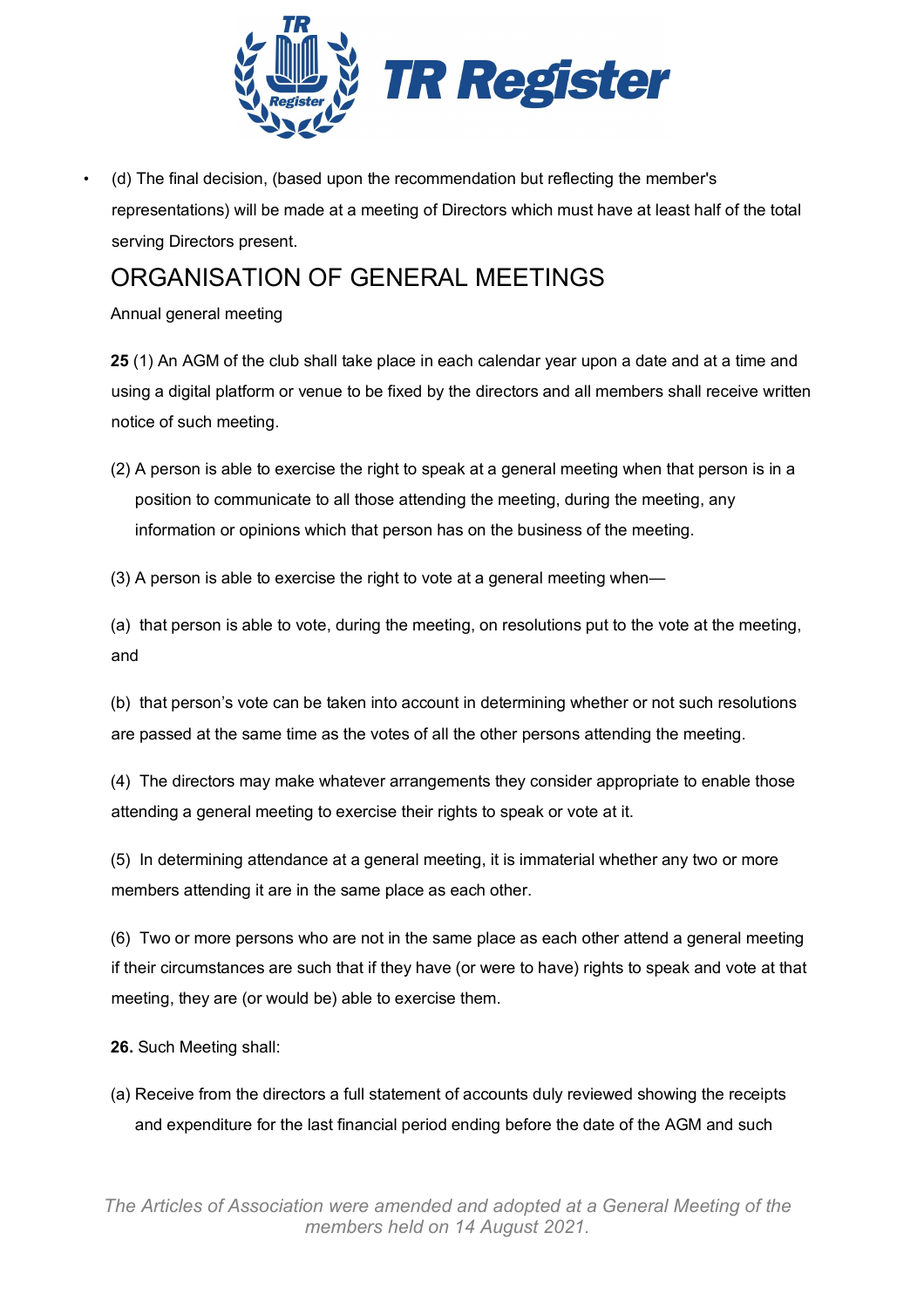

accounts shall have been published in writing and been available to be seen by Members on the website of the Club at least 30 days prior to the meeting.

- (b) Receive from the directors a report of the activities of the club during the said year and up to a date not more than 3 months preceding the Meeting.
- (c) Elect by a vote the directors of the club.
- (d) Appoint an independent reviewer of the accounts.
- (e) Consider and vote upon any resolution which may be duly submitted to the meeting as hereinafter provided.

Extraordinary general meeting

**27.** The percentage of Members who may convene an EGM under clause 303(2)(b) of the Companies Act shall be 20% or not less than 50 Members (whichever is the less)

Notice of Meetings

- **28.** At least 21 days' notice of all general meetings shall be given. The notice shall state the main purposes of the meeting and must contain the full text of any resolutions.
- **29.** Any resolution or matter to be discussed must be submitted in writing to the Club at least 30 days from the date of receipt to expire on the day before the AGM and be signed by at least two Members
- **30.** The agenda for all general meetings shall be available at the office of the Club and on the Club website at least 7 days prior to the meeting.

Quorum for general meetings

**31.** (1) A quorum shall consist of fifty Members present at the meeting.

(2) No business other than the appointment of the chairman of the meeting is to be transacted at a general meeting if the persons attending it do not constitute a quorum.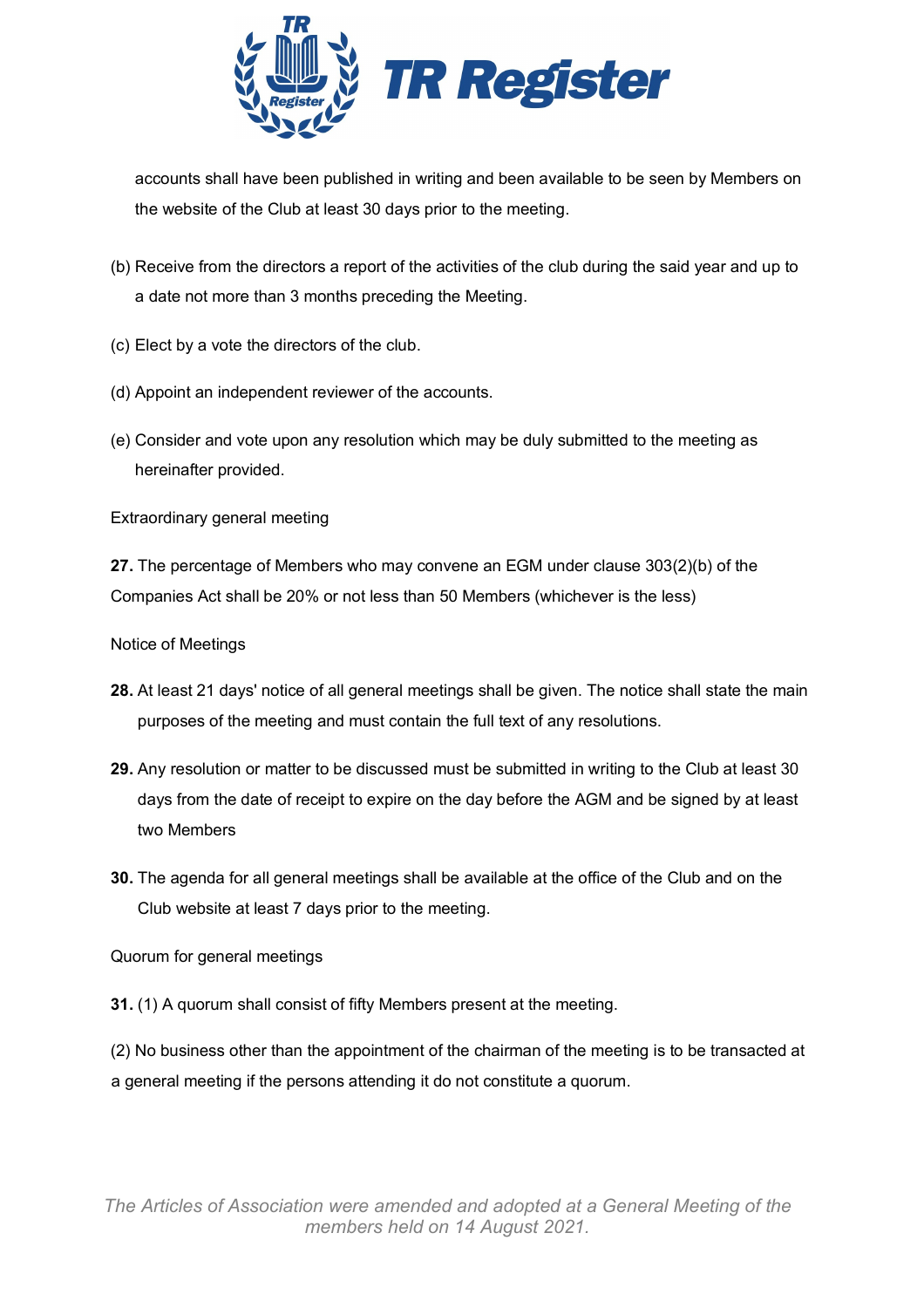

Chairing general meetings

**32.** (1) The Club Chairman shall chair general meetings

(2) If there is no Club Chairman, or if the Club Chairman is unwilling to chair the meeting or is not present within ten minutes of the time at which a meeting was due to start, the meeting must first appoint a Member to chair the meeting

(3) The Club Chairman or the Member appointed to be Chairman shall not have a vote other than a casting vote.

## Adjournment

**33.** (1) If the persons attending a general meeting within half an hour of the time at which the meeting was due to start do not constitute a quorum, or if during a meeting a quorum ceases to be present, the Chairman must adjourn it.

(2) The Chairman of the meeting may adjourn a general meeting when:

- (a) the meeting consents to an adjournment
- (b) when directed to do so by the meeting
- (c) to protect the safety of any person attending the meeting
- (d) to ensure that the business of the meeting is conducted in an orderly manner
- (3) When adjourning a general meeting, the Chairman of the Meeting must

(a) either specify the time and place to which it is adjourned or state that it is to continue at a time and place to be fixed by the directors, and

(b) have regard to any directions as to the time and place of any adjournment which have been given by the meeting.

(4) If the continuation of an adjourned meeting is to take place more than 14 days after it was adjourned, the Club must give at least 7 clear days' notice of it (that is, excluding the day of the adjourned meeting and the day on which the notice is given)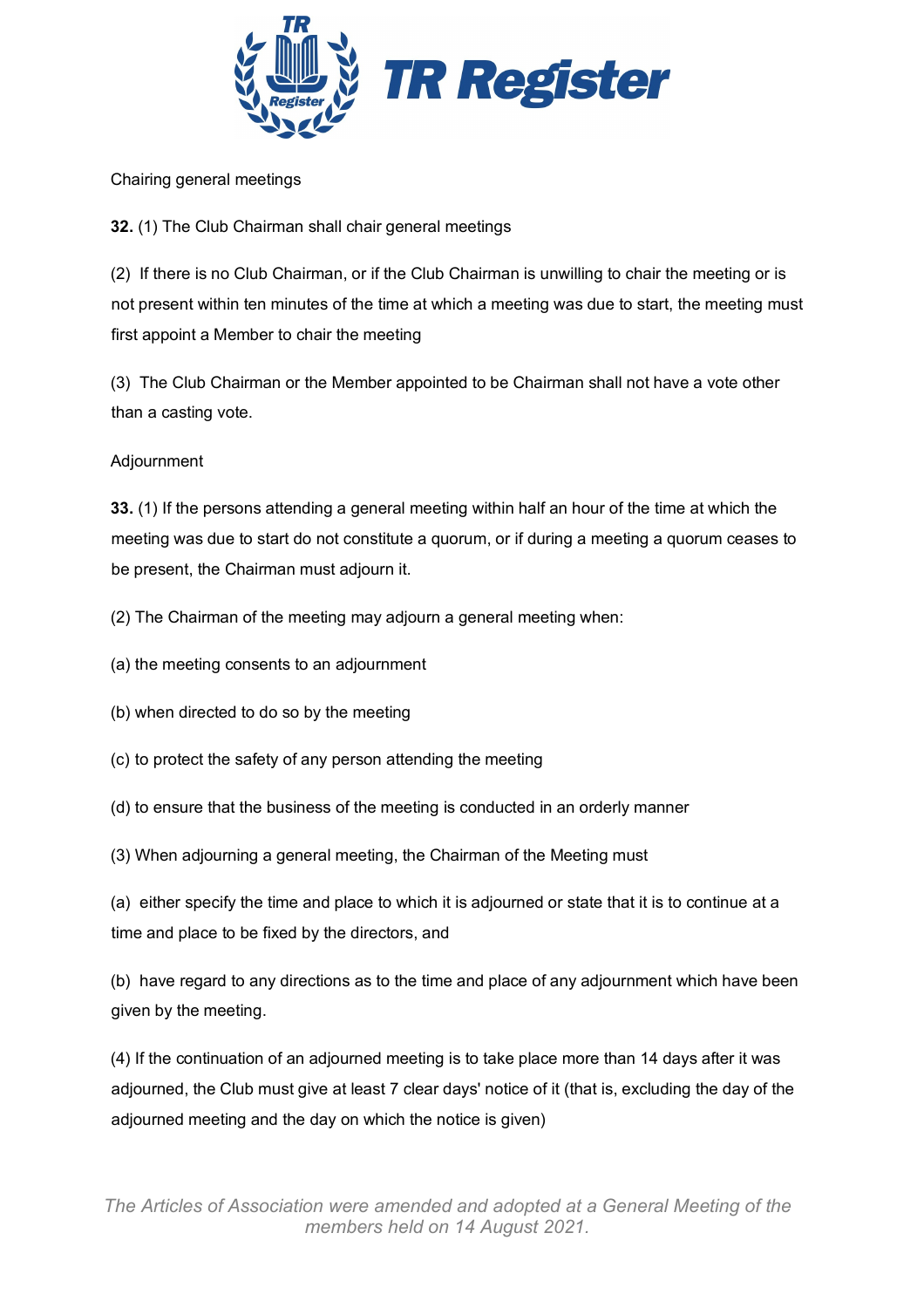

(a) to the same persons to whom notice of the Club's general meetings is required to be given, and

(b) containing the same information which such notice is required to contain

(5) No business may be transacted at an adjourned general meeting which could not properly have been transacted at the meeting if the adjournment had not taken place.

## VOTING AT GENERAL MEETINGS

Voting: general

**34.** A simple majority of votes shall decide all resolutions, except on a change of these Articles which shall require a majority of 75% in favour.

**35.** A resolution put to the vote of a general meeting must be decided on a show of hands unless a poll is duly demanded in accordance with the Articles

**36.** At the commencement of the Meeting the Chairman shall ask if there is any other business to be discussed. Any matter may be proposed by any 2 Members present. There shall be no voting permitted on any business so discussed and such discussions will only take place if there is sufficient time remaining.

## Errors and disputes

**37.** (1) No objections may be raised to the qualification of any person voting at a general meeting except at the meeting or adjourned meeting at which the vote objected to is tendered, and every vote not disallowed at the meeting is valid.

(2) Any such objection must be referred to the Chairman whose decision is final.

Poll votes

**38.** (1) A poll on a resolution may be demanded-

(a) in advance of the general meeting where it is to be put to the vote, or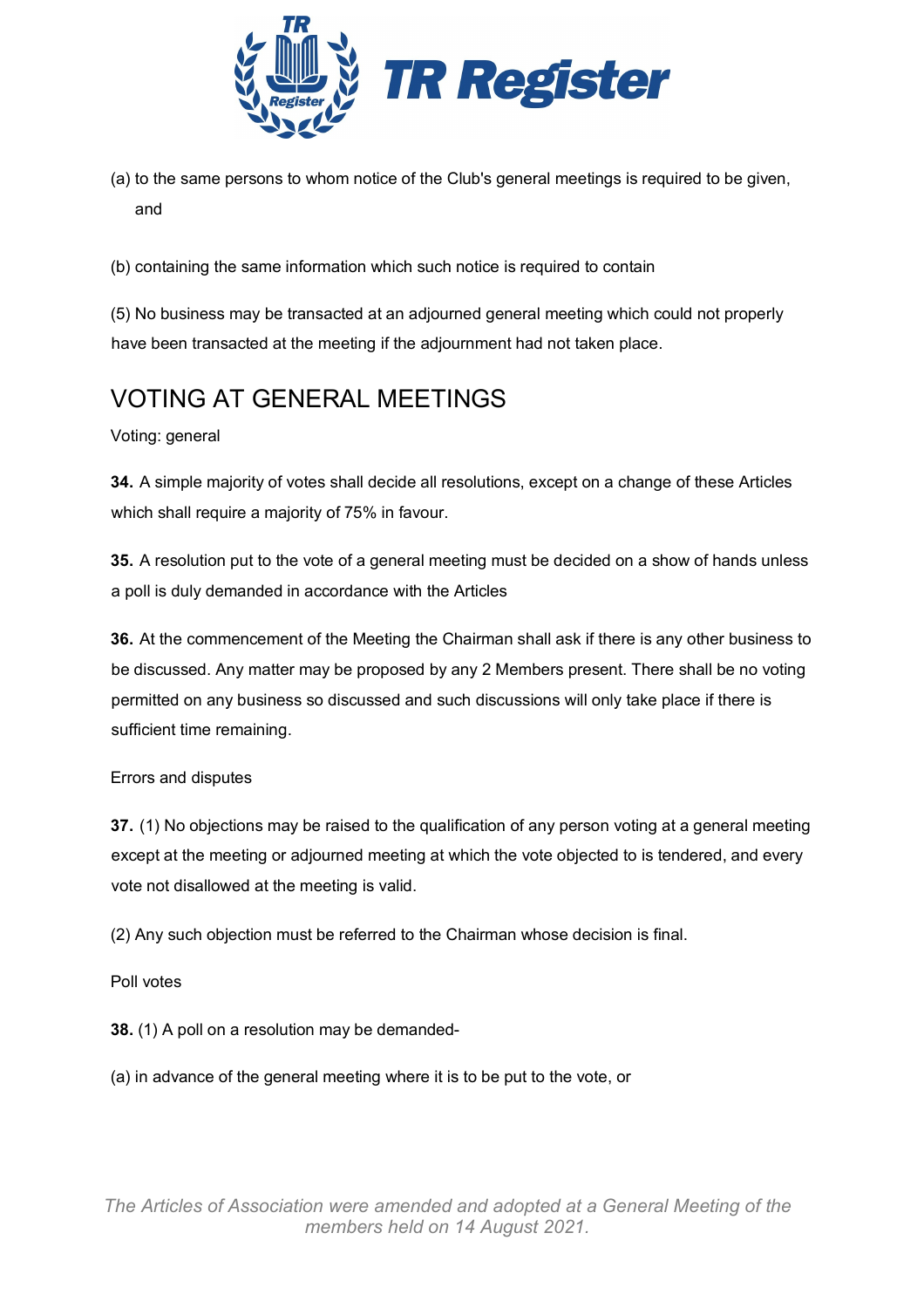

- (b) at a general meeting, either before a show of hands on that resolution or immediately after the result of a show of hands on that resolution is declared.
- (2) A poll may be demanded by-
- (a) the Chairman;
- (b) the directors;
- (c) five or more persons having the right to vote on the resolution; or
- (d) a person or persons representing not less than one tenth of the total voting rights of all the members having the right to vote on the resolution.
- (3) A demand for a poll may be withdrawn if-
- (a) the poll has not yet been taken, and
- (b) the Chairman consents to the withdrawal.
- (4) Polls must be taken immediately and in such manner as the Chairman directs.
- Content of proxy notices
- **39**. (1) Proxies may only validly be appointed by a notice in writing (a "proxy notice") which:
- (a) States the name, membership number and address of the member appointing the proxy;
- (b) Identifies the person appointed to be that Member's proxy and the general meeting in relation to which that person is appointed;
- (c) Is signed by or on behalf of the Member appointing the proxy, or is authenticated in such manner as the directors may determine; and
- (d) is delivered to the club in accordance with the articles and any instructions contained in the notice of the general meeting to which they relate.
- (2) The Club may require proxy notices to be delivered in a particular form, and may specify different forms for different purposes.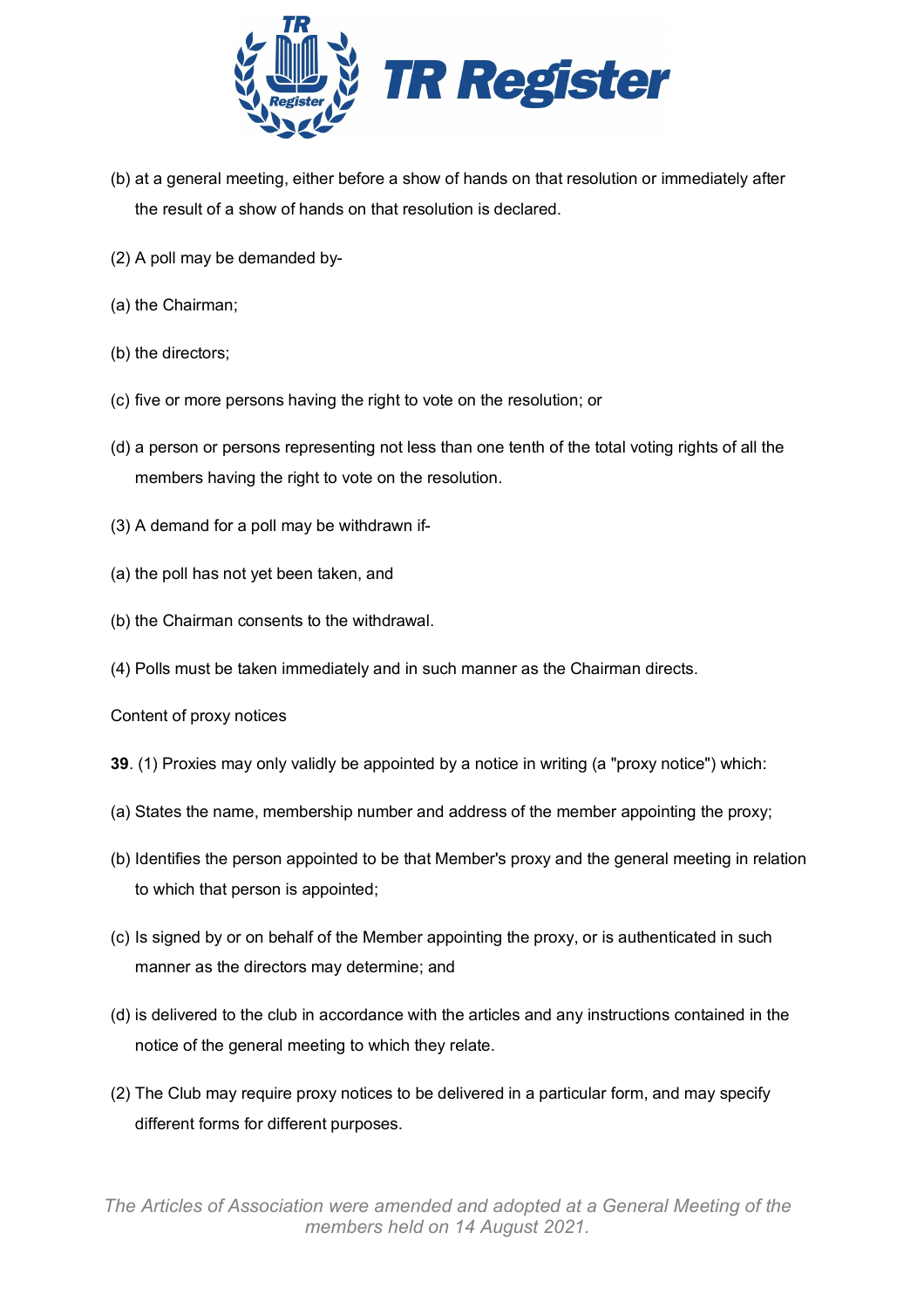

(3) Proxy notices may specify how the proxy appointed under them is to vote (or that the proxy is to abstain from voting) on one or more resolutions.

(4) Unless a proxy notice indicates otherwise, it must be treated as

(a) allowing the person appointed under it as a proxy discretion as to how to vote on any ancillary or procedural resolutions put to the meeting, and

(b) appointing that person as a proxy in relation to any adjournment of the general meeting to which it relates as well as the meeting itself.

Delivery of proxy notices

**40.** (1) A person who is entitled to attend, speak or vote (either on a show of hands or on a poll) at a general meeting remains so entitled in respect of that meeting or any adjournment of it, even though a valid proxy notice has been delivered to the club by or on behalf of that person.

(2) An appointment under a proxy notice may be revoked by delivering to the club a notice in writing given by or on behalf of the person by whom or on whose behalf the proxy notice was given.

(3) A notice revoking a proxy appointment only takes effect if it is delivered before the start of the meeting or adjourned meeting to which it relates.

(4) If a proxy notice is not executed by the person appointing the proxy, it must be accompanied by written evidence of the authority of the person who executed it to execute it on the appointer's behalf

## ADMINISTRATIVE ARRANGEMENTS

Means of communication to be used

**41**. (1) Subject to the Articles, anything sent or supplied by or to the club under the Articles may be sent or supplied in any way in which the Companies Act 2006 provides for documents or information which are authorised or required by any provision of that Act to be sent or supplied by or to the Club.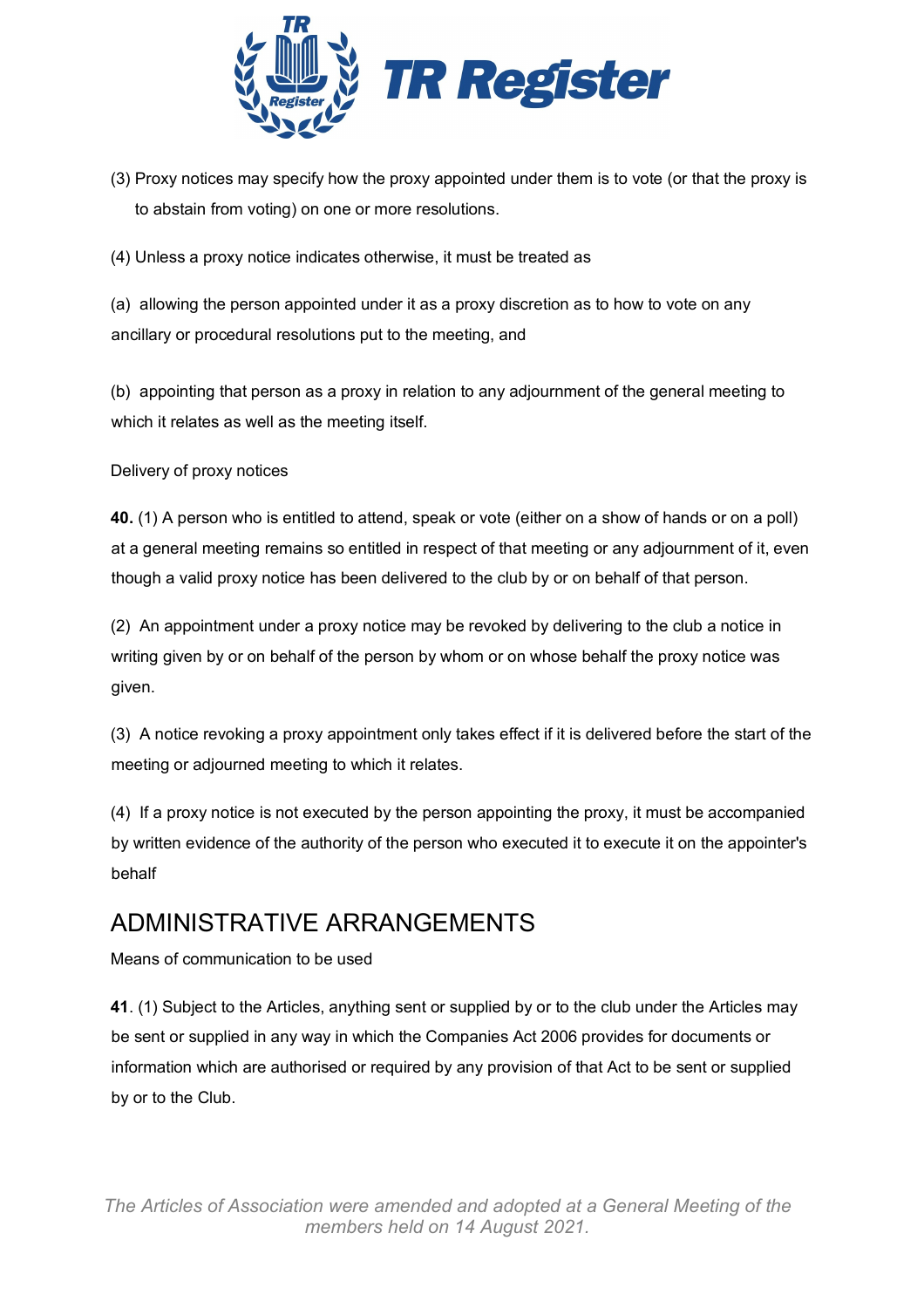

(2) Subject to the Articles, any notice or document to be sent or supplied to a director in connection with the taking of decisions by directors may also be sent or supplied by the means by which that director has asked to be sent or supplied with such notices or documents for the time being.

(3) A director may agree with the club that notices or documents sent to that director in a particular way are to be deemed to have been received within a specified time of their being sent, and for the specified time to be less than 48 hours.

## CLUB SEAL

**42.** (1) Any common seal may only be used by the authority of the directors.

- (2) The directors may decide by what means and in what form any common seal is to be used.
- (3) Unless otherwise decided by the directors, if the Club has a common seal and it is affixed to a document, the document must also be signed by at least one authorised person in the presence of a witness who attests the signature.
- (4) For the purposes of this Article, an authorised person is-
- (a) any director of the Club;
- (b) any person authorised by the directors for the purpose of signing documents to which the Club seal is applied.
- (5) Each use of the Club seal shall be recorded in a register kept for that purpose.

Right to inspect accounts and other records

**43.** Any Member of the Club shall be entitled to inspect the books and records of the Club at the Club address during normal business hours by giving seven days' notice in writing.

Provision for employees on cessation of business

**44.** The directors may decide to make provision for the benefit of persons employed or formerly employed by the Club (other than a director or former director or shadow director) in connection